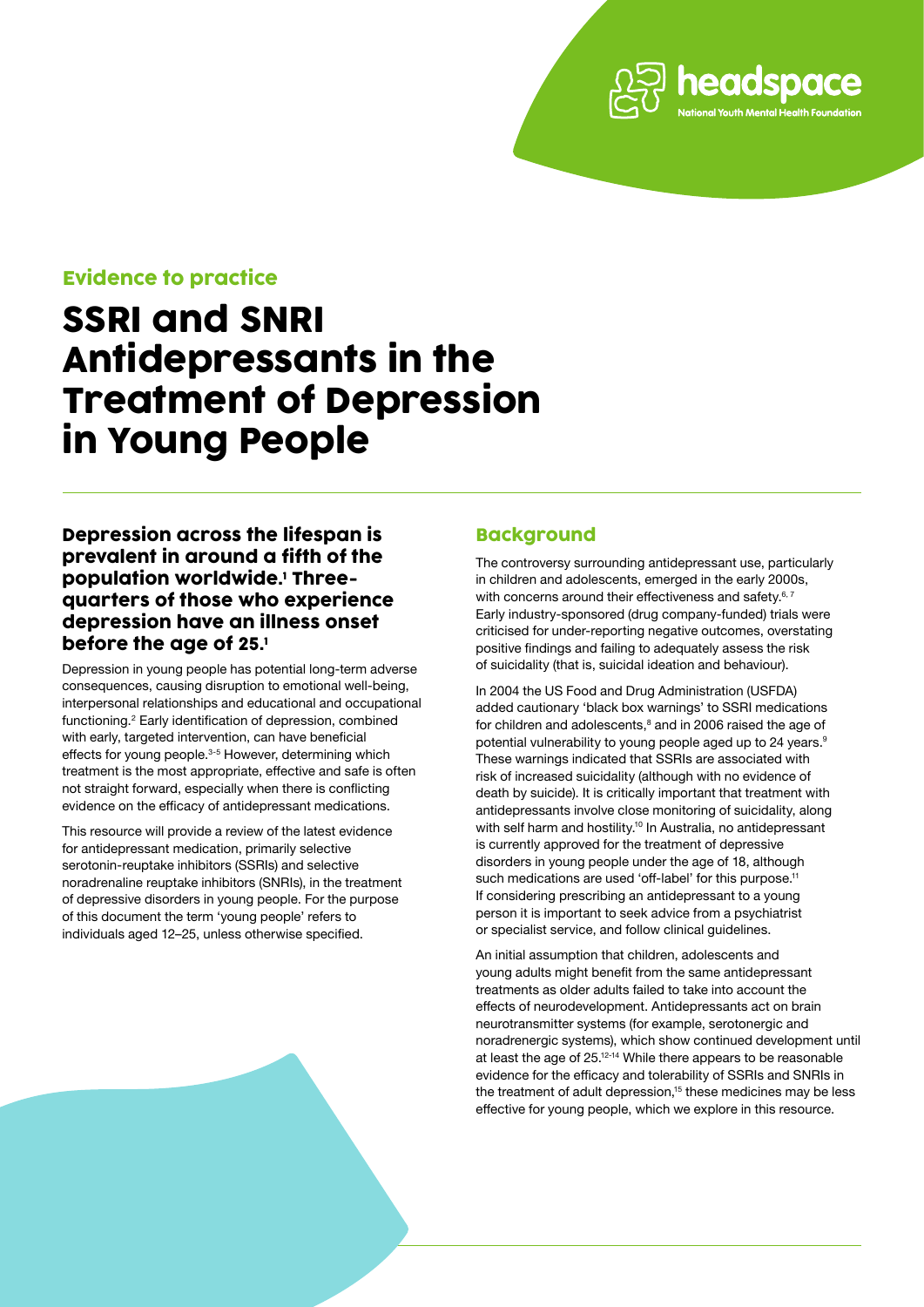# What are the current guidelines?

### Australian guidelines

There are no current Australian guidelines specifically for the treatment of young people with depression.

### Children and adolescents under 18 years of age

The UK National Institute for Health and Care Excellence (NICE) guidelines state that antidepressants are not suitable as an initial treatment for mild depression in children and adolescents (ages 5–18).<sup>10</sup> NICE recommends that pharmacotherapy only be considered as an initial treatment for children and adolescents who present with the diagnosis of moderate to severe depression, and that this treatment be provided in conjunction with a psychological therapy (for example, cognitive behavioural therapy [CBT] or interpersonal psychotherapy [IPT]).

Combined therapy is suggested as an alternative to psychological therapy alone, both of which are considered initial treatment options for moderate to severe depression. It is further recommended that for young people with moderate to severe depression, combined antidepressant and psychological treatment be considered if there is no symptom improvement after an initial trial of 4–6 sessions of a psychological intervention, and after a multidisciplinary case review.<sup>10</sup> In these circumstances the SSRI fluoxetine is the suggested first-line pharmacotherapy. In instances where a young person shows no improvement with combined psychotherapy–fluoxetine treatment, other SSRIs can be considered. NICE guidelines suggest sertraline or citalopram as second-line pharmacological options.<sup>10</sup> SNRIs are not recommended for young people aged 5–18.<sup>10</sup>

The Royal Australian and New Zealand College of Psychiatrists treatment guidelines for mood disorders are similar to the NICE guidelines.<sup>16</sup> They recommend psychological interventions (in particular CBT or IPT) as first line treatment of major depressive disorder (MDD) in children and adolescents, irrespective of illness severity. When psychological treatment has not been effective for those with moderate to severe MDD, they suggest trialing shortterm use of fluoxetine, with consideration that this be combined with either the same or another psychological therapy.<sup>16</sup>

### Young adults aged 18–25 years

There is currently inadequate evidence or guidance specifically for young people aged 18–25. This has unfortunately left practitioners having to determine 'best practice' based on general adult needs and presentations. However, given that the USFDA cautions the use of antidepressants in young people under the age of 25,<sup>9</sup> combined with the evidence for continuing neurodevelopment in young people,<sup>12</sup> it can be argued that treatment of 18–25-year-olds is better informed by the child and adolescent guidelines than general adult guidelines.

Overall, children and adolescent guidelines strongly recommend antidepressant medication not be offered as an initial treatment for mild depression, and only be offered in combination with a psychological therapy for the treatment of moderate-to-severe depression.<sup>10</sup>

### What is the current evidence for antidepressant medications in the treatment of depression in young people?

The most recent Cochrane meta-analysis compared antidepressants (primarily SSRIs) to a placebo in over 3000 young people aged six to 18 with a depressive disorder in the acute phase of illness.<sup>17</sup> This meta-analysis found antidepressant treatment for 6–12 weeks was modestly beneficial for reducing symptom severity and increasing remission rates. These statistically significant effects were of small magnitude, where depression symptoms reduced by an average of 3.51 points on a scale that ranged from 17 to 113, and where an additional 6.8 per cent of participants remitted with antidepressants compared to placebo. The review further found a greater improvement in global functioning for young people treated with antidepressants.<sup>17</sup> There was no evidence that a particular type of antidepressant was more effective than other types.

A more recent meta-analysis in over 5000 young people (aged 9–18) with MDD found fluoxetine to be superior over other antidepressant types (including other SSRIs, SNRIs and tricyclic/ tetracyclic agents), both in terms of efficacy for reducing symptoms and tolerability.<sup>18</sup> However, given the variability in studies' results within this meta-analysis, the authors concluded that antidepressant medications do not show a clear advantage over placebo in children and adolescents.

There is a lack of systematic research into the efficacy of antidepressant treatment in young people aged 18 to 25 years. From a clinical and scientific perspective, it is inappropriate to draw conclusions from the general adult literature, given that the average age of participants included in these studies is around 44 years old.15

A handful of randomised controlled trials (RCTs) in young people aged 7–18 have been published since these meta-analyses were conducted, some of which examined the newer SNRIs duloxetine and desvenlafaxine.<sup>19-24</sup> However, none of these trials found antidepressant medication to significantly reduce depression symptom severity when compared to placebo treatment. Another research trial examined whether adding fluoxetine to CBT for 15- to 25-year-olds with depression was beneficial.<sup>25</sup> It failed to find overall evidence of benefit, although it did show greater evidence of effectiveness in patients who were aged 18 years and older, because of their poorer response to CBT and placebo. A recently completed unpublished trial of the SSRI vilazodone found no difference compared to placebo,<sup>26</sup> and an unpublished trial of the SNRI levomilnacipran is ongoing.<sup>27</sup>

In summary, there is a lack of evidence to inform clinical decision-making related to antidepressants for the treatment of depression in young people. The more recent RCTs confirm earlier findings that the outcomes for fluoxetine in young people have been highly variable.<sup>18</sup> To date, research into the efficacy of other SSRIs and SNRIs in treating depressive symptoms in young people has found these antidepressants to have no benefit over placebo, though only a limited number of trials have been conducted with the newer antidepressants. In offering antidepressant treatments to young people, both benefit and risk need to be considered. Despite the limited and variable evidence, current guidelines recommend the SSRI fluoxetine as first line pharmacotherapy when antidepressant medication is indicated.10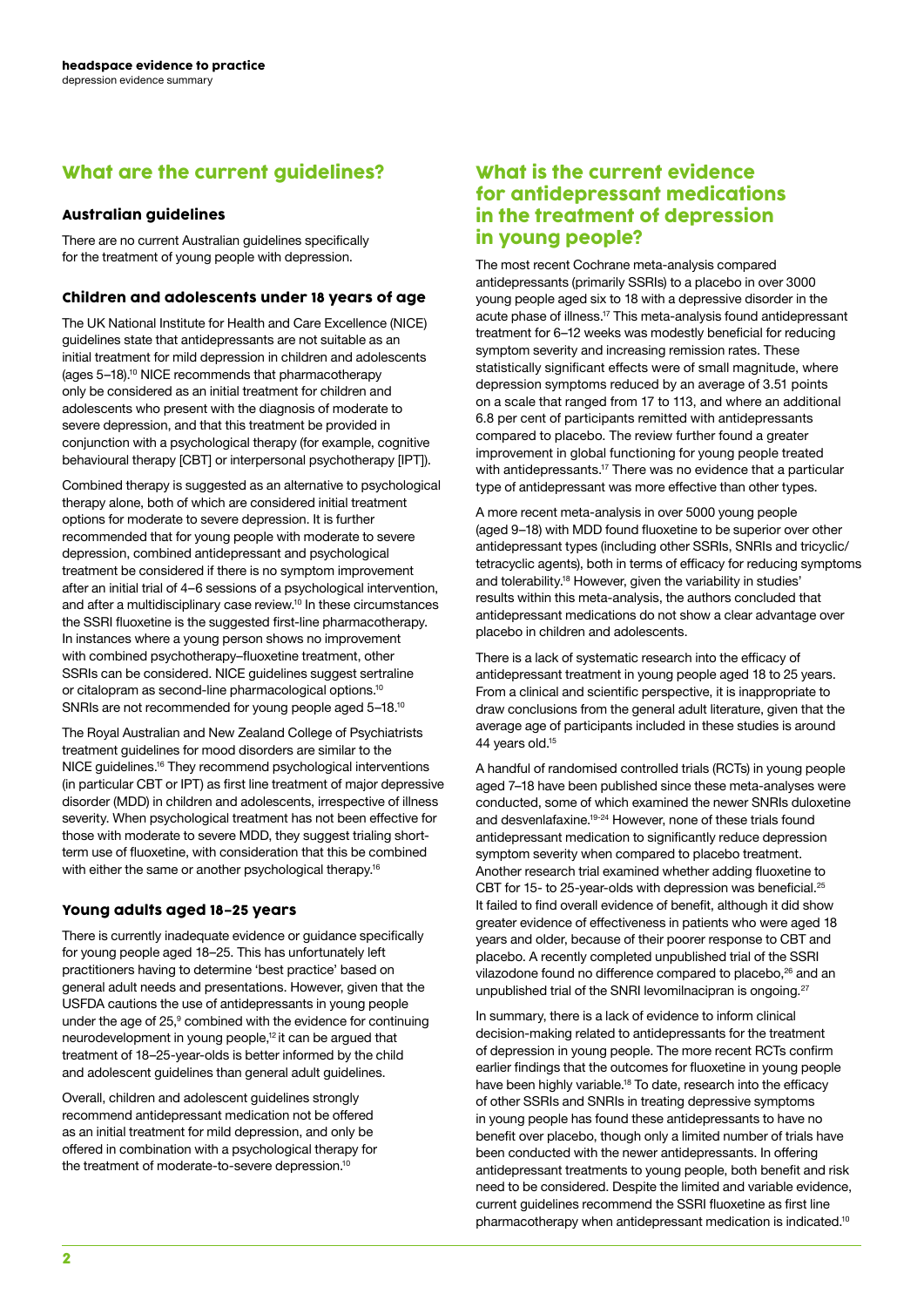# What is the evidence that antidepressants cause increased suicidality in young people?

There is comparatively more consistent evidence of an increased risk of suicidality in young people prescribed antidepressants, compared to the efficacy of these medications.

One meta-analysis found a 58 per cent increased risk of suicidality for participants on antidepressants compared to placebo,<sup>17</sup> equivalent to an increase from 25 to 40 young people in 1000 experiencing suicidal ideation or engaging in suicidal behaviour. A more recent meta-analysis similarly found young people aged under 19 years who were taking antidepressant medication were at least two times more likely to experience suicidality than those taking a placebo medication.<sup>28</sup> The risk of suicidality following antidepressant use was twice as high in children and adolescents than in adults.28 For the trials included in these two meta-analyses, no deaths by suicide occurred in children or adolescents.

Concerning specific antidepressants,<sup>18</sup> the SNRI venlafaxine in particular has been associated with increased risk of suicidal behaviour in young people, relative not only to placebo but also five other types of antidepressants. It is currently unknown whether increased suicidality subsides with longer-term (for example, >16 weeks) antidepressant use, as trials to date have predominantly focused on short-term treatment.

Several of the clinical trials that were published after these metaanalyses stated there were no statistically significant differences in suicidality rates between antidepressant treatment and placebo.19-23 One study stated that paroxetine was associated with a significantly increased risk of suicidal ideation and behaviour,<sup>24</sup> while another found a non-statistically significant increase in non-specific active suicidal thoughts with vilazodone 15mg/day.<sup>21</sup> Across these studies, the incidence of suicidal ideation during placebo treatment ranged between 8–33 per cent, while incidence during antidepressant treatment ranged between 15–31 per cent. One trial showed twice the rate of self harm in the group treated with fluoxetine compared with placebo, which was more prevalent in younger individuals.<sup>25</sup> While the difference was not statistically significant, it suggests that the possible effects of medication on suicidal ideation and behaviours extends to self harm.



# What about other side-effects of antidepressants?

Several adverse effects have been reported in research trials of antidepressant medications in young people. These include but are not restricted to abdominal pain, headache, nausea, vomiting, diarrhoea, dizziness, fatigue, weight gain, somnolence, insomnia, respiratory problems (for example, pharyngitis) and emotional lability.<sup>17</sup> There is evidence for young people prescribed antidepressant treatment to have between a 5–17 per cent chance of experiencing more adverse events than young people prescribed a placebo medication.<sup>17</sup> Evidence also suggests that adverse events associated with certain antidepressants are related to increased risk of treatment discontinuation.<sup>18</sup>

One cluster of side-effects that have received particular attention recently relate to 'activation'. Activation side-effects are symptoms characteristic of a hyper-aroused state (for example, restlessness, agitation, insomnia, impulsivity). The growing interest in these side effects is due to the theory that antidepressant-induced activation is a precursor for increased suicidal behaviour and aggression in young people.<sup>29</sup> At present, there is insufficient evidence to corroborate this theory.<sup>29</sup> Further, a meta-analysis<sup>28</sup> failed to find a significant increase in akathisia (extreme restlessness) for antidepressant- versus placebo-treated young people. They did however find that those taking antidepressants were twice as likely to display aggressive behaviour than those on placebo, which equated to about one in every 28 young persons.<sup>28</sup>

Overall, there appears to be some small risk of young people experiencing other adverse events besides suicidality, following antidepressant use. It is important to note that good quality research into the side-effects of SSRIs and SNRIs in young people is lacking, including sexual dysfunction, which is a common sideeffect in adults who are taking antidepressants.<sup>30, 31</sup> There is also insufficient research on the effects of withdrawal or discontinuation of antidepressants in young people. In addition, risk for specific side-effects will differ by medication type and this should be carefully considered by clinicians and discussed with the young person, and their family and friends (if appropriate), prior to commencing treatment.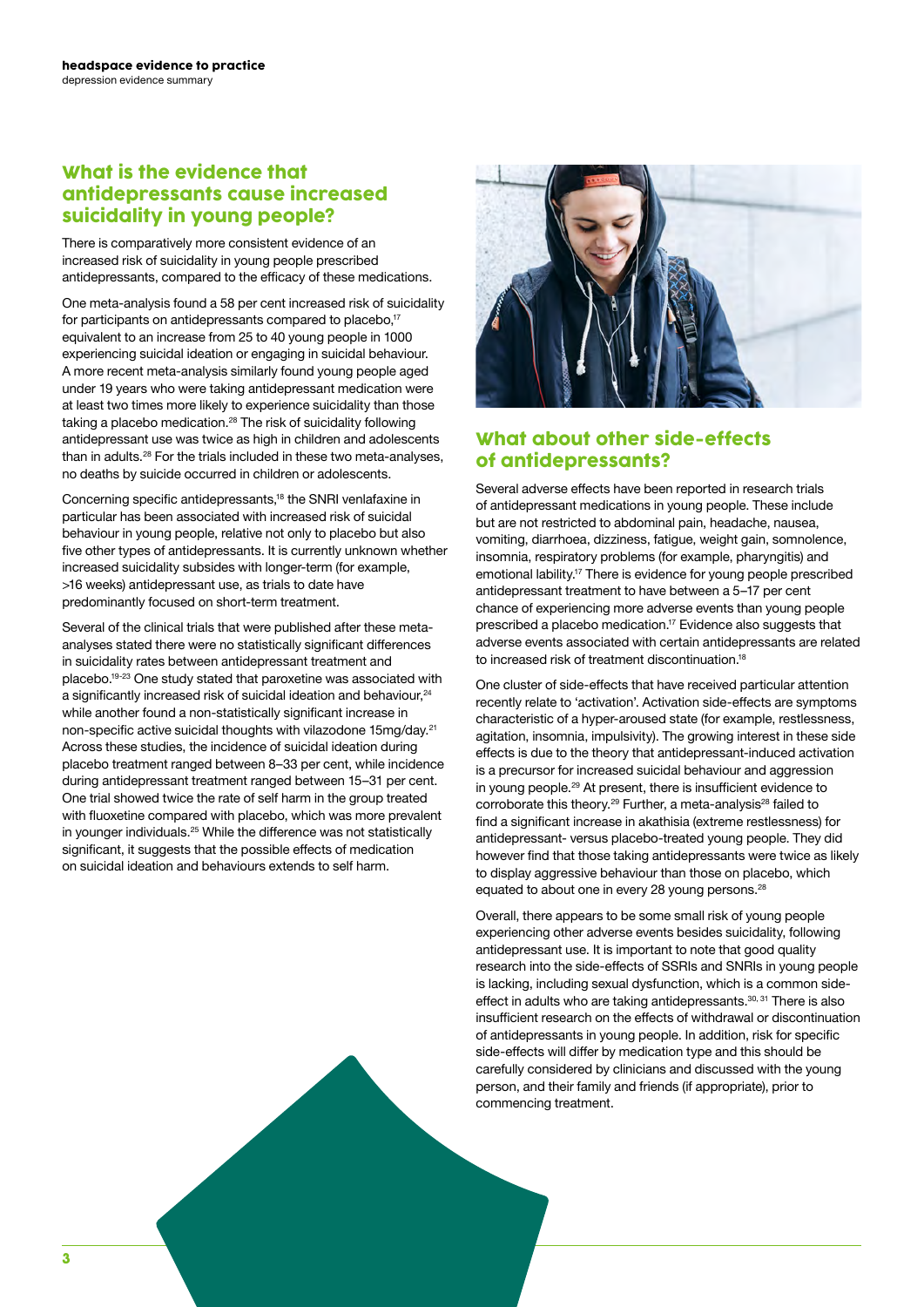# What is the evidence for antidepressant medications in the treatment of anxiety and other disorders in young people?

There is some evidence to suggest that antidepressant medications may be more effective in treating anxiety symptoms than depression symptoms.

One possible explanation for this is the relatively weaker placebo effect in young people with anxiety disorders.<sup>25, 32</sup> Recent metaanalyses showed that SSRIs and SNRIs, when compared to placebo, were associated with statistically significant reductions in anxiety symptoms of children and adolescents (aged <18 years) with an anxiety disorder diagnosis.32, 33 The effect was of medium magnitude and considered clinically relevant. Similar results were found by a Cochrane meta-analysis of 22 anxiety trials in young people aged 18 years or under (which additionally included individuals with obsessive-compulsive disorder [OCD] or post-traumatic/acute stress disorder).<sup>34</sup> The limited evidence in this area suggests that SSRIs may be somewhat more effective in treating anxiety than SNRIs.<sup>32, 33</sup> In one depression trial, which included a large number of participants (63 per cent) who had depression and a comorbid anxiety disorder, combined fluoxetine and CBT treatment was more effective than placebo and CBT for treating anxiety symptoms.<sup>25</sup>

Systematic reporting of adverse events is lacking in clinical trials involving young people with anxiety and other disorders. While there is some suggestion that children and adolescents treated for anxiety experience a minimal number of adverse events with SSRI or SNRI medication,<sup>32, 34</sup> research also shows that those treated with an SSRI are at least three times more likely to discontinue treatment due to adverse effects.<sup>32</sup> Preliminary evidence suggests there is potentially less risk for increased suicidality in these populations than in young people with depression,<sup>34</sup> but more research is needed before firm conclusions can be drawn on this effect.

It is important to note that clinical practice guidelines recommend psychological therapy as first-line treatment of anxiety in children and adolescents (age <18 years).<sup>35</sup> GPs/medical practitioners considering prescribing an antidepressant to treat anxiety in young people should first consult with a psychiatrist or specialist service.<sup>35</sup>



# Are there limitations within the evidence base?

Randomised clinical trials attempt to create conditions in which the primary difference between two treatment groups is the medication administered (that is, placebo versus active drug). However there are several methodological factors that influence outcomes and may contribute to inconsistent results across studies, including:

- selection of participants, determined by 'inclusion and exclusion criteria'
	- **–** for example, many studies exclude young people with comorbid mental illnesses, as well as those with suicidal ideation or behaviour, making findings less able to be generalised to real-world clinical settings;
- � variations in the type(s) of antidepressant and dosage;
- � variations in the types of outcome measures
	- **–** for example, symptom reduction, remission of depression, and/or functional recovery;
- � self-report versus clinician-rated measures or a combination of both; and
- length of treatment (ranging between six and 16 weeks) in clinical trials, which may not represent the typical course of an episode of care in the real world).

# What does all this mean for clinicians treating young people with depression?

There is a clear imperative to engage young people who are experiencing a depressive disorder in good clinical care.

The following clinical practice considerations are not exhaustive and should be read in conjunction with the NICE quidelines.<sup>10</sup> Here we focus on points that have particular relevance to antidepressant treatment, and are useful for both therapists and GPs.

- **1.** Establishing a diagnosis of depression is based on clinical judgement and assessment in line with DSM-5<sup>36</sup> and/ or ICD-11<sup>37</sup> guidelines. This process should take into consideration the impact of symptoms and distress on functioning, and developmental implications. In addition to conducting a clinical interview, it is recommended that a standardised measure also be administered to aid in evaluation of symptom severity and symptom change over time. Examples of such measures include the Mood and Feelings Questionnaire,<sup>38</sup> Children's Depression Rating Scale - Revised,<sup>39</sup> Depression Anxiety Stress Scale,<sup>40</sup> Revised Child Anxiety and Depression Scale,<sup>41</sup> and Outcome Rating Scale.<sup>42</sup>
- **2.** The clinician should encourage the young person to involve family and friends to support them in decision-making and during their assessment and treatment. It is also critical to make efforts to build rapport and engage the young person in the help-seeking and treatment process.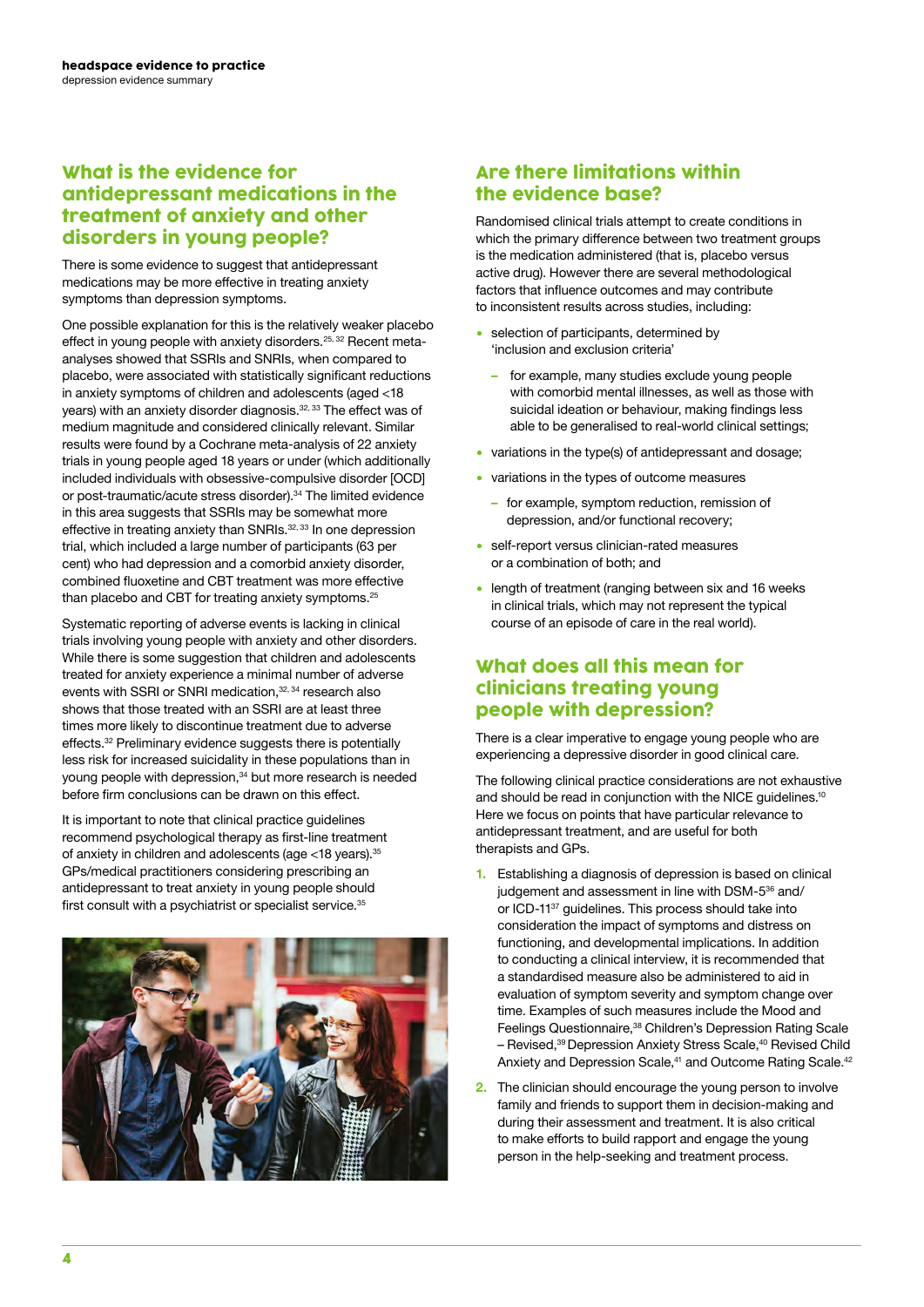- **3.** Comprehensive assessment of physical observations, sexual health and suicidality should be taken at the initial assessment phase. This assessment should also involve screening for any history of hypomania or mania (as there is a possible risk of triggering a mixed or manic episode with antidepressant treatment in these circumstances).<sup>43</sup> Collecting information about alcohol and other drug use is particularly relevant when considering antidepressant medication, as drug interactions can have potentially serious consequences (e.g., serotonin syndrome).
- **4.** Age appropriate written and verbal psychoeducation about the nature of depression, its course and treatment should be given to young people and their family/friends at an appropriate time and with consideration for the context of the young person's family history and mental state.
- **5.** The young person should be encouraged to actively engage in treatment decisions. Shared decision-making means that the clinician's recommended treatment choice is transparent and relayed in an accessible and defensible manner.<sup>44</sup>
- **6.** In instances where the young person presents with mild symptoms of depression, a psychological intervention should be offered. If the young person chooses not to take part in a psychological intervention, or clinical judgment suggests that symptoms may spontaneously remit, 'watchful waiting' is recommended (that is, reassessment within two weeks and follow up if they do not attend). If after 2-3 months of psychological therapy the young person continues to experience mild depression, following a specialised care team review, consider treatment in accordance with that recommended for moderate to severe depression.<sup>10</sup>
- **7.** For young people with mild depression, where access to psychological therapy is an issue, or if it's the young person's preferred choice, consider youth-friendly digital CBT programs (for more information see [orygen.org.au/](http://orygen.org.au/Training/Resources/E-Health/Clinical-practice-points) [Training/Resources/E-Health/Clinical-practice-points](http://orygen.org.au/Training/Resources/E-Health/Clinical-practice-points)).
- **8.** The age of the young person should be taken into consideration, with extra caution taken when considering antidepressant treatment for those under 18 years of age.
- **9.** Consider antidepressants as initial treatment only in young people (12–18 years) presenting with moderate to severe depression as a combined therapy, with the option of either a) trialing CBT with the plan to review and add on fluoxetine if there is no benefit after 4-6 sessions; or b) commencing with combined treatment from the start. GPs should consult with a psychiatrist and other mental health professionals prior to prescribing antidepressant medication. When indicated, the SSRI fluoxetine is suggested first line pharmacotherapy.<sup>10</sup>
- **10.** Both the benefits and risks of prescribing an antidepressant should be considered on an individual basis. In circumstances where the young person has moderate to severe depression, and psychological therapy is not possible (for example, poor engagement) or was refused, an antidepressant medication may be considered. Note that, 'watchful waiting' (or doing nothing) is not recommended for young people with moderate to severe depression.<sup>10</sup>
- **11.** Where the young person with moderate-severe recurrent depression has not benefited from a previous psychological therapy, either combined treatment or a psychological therapy alone is still recommended. Careful assessment is warranted to consider the young person's previous treatment history (including type and dose of psychological treatment received, engagement with therapist, and readiness for therapy at the time). It may be worth trialing CBT again if the young person was not well engaged, did not have an adequate dose of treatment (at least three months) or reports they were not ready to engage in treatment at the time. Referring on for a different therapy (e.g., IPT for adolescents) or a more intensive psychological therapy (e.g., CBT plus enhanced care/ case management support) may be indicated. The choice of psychological treatment options should be discussed with the young person, considering their preferences.<sup>10</sup>
- **12.** Explaining to the young person (and support person if appropriate) the risks, benefits and limitations of each potential treatment are paramount. For antidepressants this includes the risk of suicidal thoughts and behaviours, self harm and hostility<sup>10</sup> alongside potential risk of other physical and psychological adverse events. A young person who has experienced medication-related adverse events in the past may struggle with compliancy. It is important to consider this when prescribing a new medication and to discuss the implications of non-compliancy with the young person.
- **13.** A treatment plan should be collaboratively developed, which includes how the young person will notice any changes in their mood, thinking and behaviour, along with possible side-effects.
- **14. If a young person commences antidepressant medication, they must be closely monitored (at least weekly) for the first four to six weeks, by the prescriber or a clinician who is involved in the young person's care. Assertive follow up is recommended in the event of missed appointments. It is particularly important to monitor suicidality and self harm.** A collaborative safety plan should be devised which outlines what behaviours to look for and how to respond to these. Whenever possible, family members and friends should be enlisted to help monitor change, and advised to urgently seek care if they have concerns about suicidality, self harm or hostility.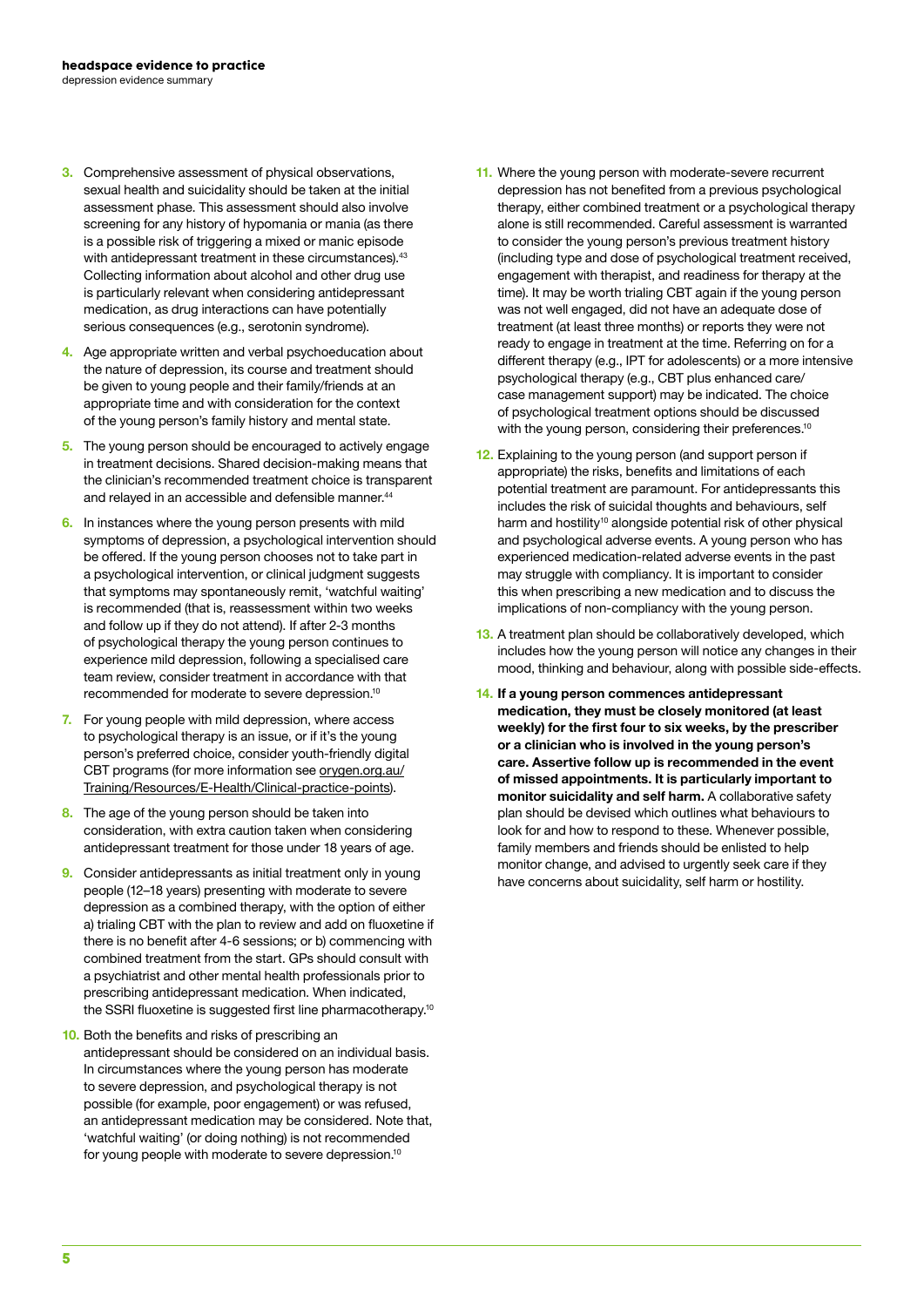### Summary

Guidelines recommend psychological therapies as first-line treatments for depression in young people. Antidepressants as an initial treatment should be considered as an add-on/adjunct to psychological therapy only for moderate to severe depression. When indicated, the SSRI fluoxetine is suggested first-line pharmacotherapy.

In instances where combination psychotherapy-fluoxetine treatment has not been effective, the SSRIs sertraline or citalopram can be considered as second-line pharmacotherapy. The decision to start an antidepressant and the plan for monitoring needs to be made in collaboration with the young person, and if possible, their support person/s, who have been clearly informed of potential risks and benefits of the treatment. In the absence of current youth-specific guidelines on managing depression, clinicians should follow the NICE child and adolescent guidelines10 for all young people (aged 12–25 years) rather than using adult guidelines when treating 18–25 year olds.



### helpful resources

- 2019 NICE guidelines; Depression in children and young people: identification and management [nice.org.uk/guidance/ng134](http://nice.org.uk/guidance/ng134)
- Antidepressants: A FAQ guide for young people, their family and friends [https://headspace.org.au/assets/download-cards/](https://headspace.org.au/assets/download-cards/HSP10725-antidepressants-faqs-FA01.pdf) [HSP10725-antidepressants-faqs-FA01.pdf](https://headspace.org.au/assets/download-cards/HSP10725-antidepressants-faqs-FA01.pdf)
- � Shared decision making (SDM) for mental health what is the evidence? [headspace.org.au/assets/download-cards/](http://headspace.org.au/assets/download-cards/sdm-evidence-summary.pdf) [sdm-evidence-summary.pdf](http://headspace.org.au/assets/download-cards/sdm-evidence-summary.pdf)
- Shared decision making clinical practice point [orygen.org.au/Training/Resources/General-resources/](http://orygen.org.au/Training/Resources/General-resources/Clinical-practice-points/Shared-decision-making) [Clinical-practice-points/Shared-decision-making](http://orygen.org.au/Training/Resources/General-resources/Clinical-practice-points/Shared-decision-making)

### Authors

**Dr Cali Bartholomeusz Dr Sam Cooke Alicia Randell**  Orygen and the Centre for Youth Mental Health, University of Melbourne

### Expert reviewers

#### **Dr Sophia J. Adams** Orygen and the Centre for Youth Mental Health, University of Melbourne

### **Professor Paul Amminger**

Orygen and the Centre for Youth Mental Health, University of Melbourne

### **Alan Bailey**

Orygen and the Centre for Youth Mental Health, University of Melbourne

### **Professor Chris Davey**

Department of Psychiatry, University of Melbourne

### **Associate Professor Sarah Hetrick**

Department of Psychological Medicine, University of Auckland, New Zealand and the Centre for Youth Mental Health, University of Melbourne

### **Dr Claudio Villella**

headspace National Youth Mental Health Foundation

### Youth contributors

**Emma Pryce Jones Madeleine Cameron Matthew King** headspace National Youth Reference Group (hyNRG)

We would also like to thank the family and friends from the Orygen Family Peer Support network.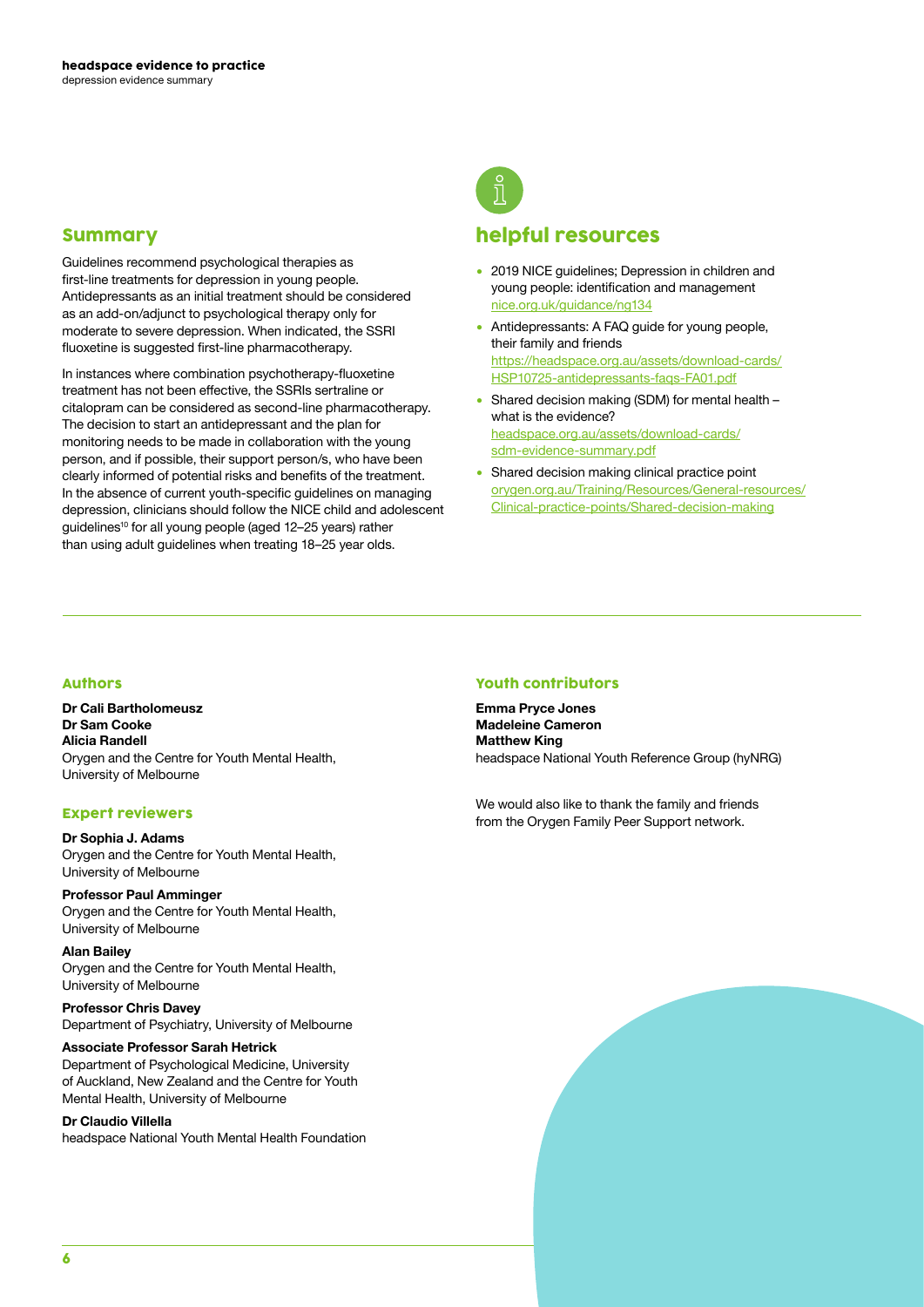# references

- 1. Kessler RC, Berglund P, Demler O, Jin R, Merikangas KR, Walters EE. Lifetime prevalence and age-of-onset distributions of DSM-IV disorders in the National Comorbidity Survey Replication. Arch General Psychiatr. 2005;62(6):593-602. doi: 10.1001/archpsyc.62.6.593
- 2. Alaie I, Philipson A, Ssegonja R, Hagberg L, Feldman I, Sampaio F, et al. Uppsala Longitudinal Adolescent Depression Study (ULADS). BMJ Open. 2019;9(3):e024939. doi: 10.1136/bmjopen-2018-024939
- Davey CG, McGorry PD. Early intervention for depression in young people: a blind spot in mental health care. Lancet Psychiatry. 2019;6(3):267-72. doi: 10.1016/S2215-0366(18)30292-X
- Sandler I, Wolchik SA, Cruden G, Mahrer NE, Ahn S, Brincks A, et al. Overview of meta-analyses of the prevention of mental health, substance use, and conduct problems. Annu Rev Clin Psychol. 2014;10:243-73. doi: 10.1146/annurev-clinpsy-050212-185524
- 5. Brown CH, Brincks A, Huang S, Perrino T, Cruden G, Pantin H, et al. Two-year impact of prevention programs on adolescent depression: an integrative data analysis approach. Prev Sci. 2018;19(Suppl 1):74-94. doi:10.1007/s11121-016-0737-1
- 6. Healy D, Le Noury J, Jureidini J. Paediatric antidepressants: benefits and risks. Int J Risk Saf Med. 2019;30(1):1-7. doi: 10.3233/JRS-180746
- 7. Whittington CJ, Kendall T, Fonagy P, Cottrell D, Cotgrove A, Boddington E. Selective serotonin reuptake inhibitors in childhood depression: systematic review of published versus unpublished data. Lancet. 2004;363(9418):1341- 5. doi: 10.1016/S0140-6736(04)16043-1
- Laughren T. Regulatory background on antidepressants and suicidality in pediatric patients. Delivered at the Center for Drug Evaluation and Research, joint meeting of the CDER Psychopharmacologic Drugs Advisory Committee and the FDA Pediatric Advisory Committee. Bethesda, Maryland (2004, September 13).
- US Food and Drug Administration. Revisions to product labeling. [cited 2020 April 30]. fda.gov/media/77404/download
- 10. National Institute for Health and Care Excellence. Depression in children and young people: identification and management [NICE Guideline 134]. 2019. https://www.nice.org.uk/guidance/ng134/chapter/Recommendations
- 11. Australian Government Department of Health Therapeutic Goods Administraion. Use of SSRI antidepressants in children and adolescents; 2004 [cited 2020 March 30]. https://www.tga.gov.au/node/4715
- 12. Shaw P, Kabani NJ, Lerch JP, Eckstrand K, Lenroot R, Gogtay N, et al. Neurodevelopmental trajectories of the human cerebral cortex. J Neurosci. 2008;28(14):3586-94. doi:10.1523/jneurosci.5309-07.2008
- 13. Sodhi MS, Sanders-Bush E. Serotonin and brain development. Int Rev Neurobiol. 2004;59:111-74. doi:10.1016/S0074-7742(04)59006-2
- 14. Murrin LC, Sanders JD, Bylund DB. Comparison of the maturation of the adrenergic and serotonergic neurotransmitter systems in the brain: implications for differential drug effects on juveniles and adults. Biochem Pharmacol. 2007;73(8):1225-36. doi:10.1016/j.bcp.2007.01.028
- 15. Cipriani A, Furukawa FT, Salanti G, Chaimani A, Atkinson LZ, Ogawa Y, et al. Comparative efficacy and acceptability of 21 antidepressant drugs for the acute treatment of adults with major depressive disorder: a systematic review and network meta-analysis. Focus. 2018;16(4):420-9. doi: 10.1016/ S0140-6736(17)32802-7
- 16. Malhi GS, Bassett D, Boyce P, Bryant R, Fitzgerald PB, Fritz K, et al. Royal Australian and New Zealand College of Psychiatrists clinical practice guidelines for mood disorders. Aust N Z J Psychiatry. 2015;49(12):1087-206. doi: 10.1177/0004867415617657
- 17. Hetrick SE, McKenzie JE, Cox GR, Simmons MB, Merry SN. Newer generation antidepressants for depressive disorders in children and adolescents. Cochrane Database Syst Rev. 2012(11). doi: 10.1002/14651858.CD004851.pub3.
- 18. Cipriani A, Zhou X, DelGiovane C, Hetrick SE, Qin B, Whittington C, et al. Comparative efficacy and tolerability of antidepressants for major depressive disorder in children and adolescents: a network meta-analysis. Lancet. 2016;388(10047):881-90. doi: 10.1016/S0140-6736(16)30385-3
- 19. Atkinson S, Lubaczewski S, Ramaker S, England RD, Wajsbrot DB, Abbas R, et al. Desvenlafaxine versus placebo in the treatment of children and adolescents with major depressive disorder. J Child Adolesc Psychopharmacol. 2018;28(1):55-65. doi: 10.1089/cap.2017.0099
- 20. Atkinson SD, Prakash A, Zhang Q, Pangallo BA, Bangs ME, Emslie GJ, et al. A double-blind efficacy and safety study of duloxetine flexible dosing in children and adolescents with major depressive disorder. J Child Adolesc Psychopharmacol. 2014;24(4):180-9. doi: 10.1089/cap.2013.0146
- 21. Durgam S, Chen C, Migliore R, Prakash C, Edwards J, Findling RL. A phase 3, double-blind, randomized, placebo-controlled study of vilazodone in adolescents with major depressive disorder. Pediatr Drugs. 2018;20(4):353- 63. doi: 10.1007/s40272-018-0290-4
- 22. Emslie GJ, Prakash A, Zhang Q, Pangallo BA, Bangs ME, March JS. A double-blind efficacy and safety study of duloxetine fixed doses in children and adolescents with major depressive disorder. J Child Adolesc Psychopharmacol. 2014;24(4):170-9. doi: 10.1089/cap.2013.0096.
- 23. Weihs KL, Murphy W, Abbas R, Chiles D, England RD, Ramaker S, et al. Desvenlafaxine versus placebo in a fluoxetine-referenced study of children and adolescents with major depressive disorder. J Child Adolesc Psychopharmacol. 2018;28(1):36-46. doi: 10.1089/cap.2017.0100
- 24. Le-Noury J, Nardo JM, Healy D, Jureidini J, Raven M, Tufanaru C, et al. Restoring Study 329: efficacy and harms of paroxetine and imipramine in treatment of major depression in adolescence. BMJ. 2015;351:h4320. doi: 10.1136/bmj.h4320
- 25. Davey CG, Chanen AM, Hetrick SE, Cotton SM, Ratheesh A, Amminger GP, et al. The addition of fluoxetine to cognitive behavioural therapy for youth depression (YoDA-C): a randomised, double-blind, placebo-controlled, multicentre clinical trial. Lancet Psychiatr. 2019;6(9):735-44. doi: 10.1016/ S2215-0366(19)30215-9
- 26. ClinicalTrials.gov. Besthesda (MD): National Library of Medicine (US). Safety and efficacy of vilazodone in pediatric patients with major depressive disorder; 2019 October 1 [cited 2020 April 29]. https://clinicaltrials.gov/ct2/ show/NCT02372799
- 27. ClinicalTrials.gov. Bethesda (MD): National Library of Medicine (US). Safety and efficacy of levomilnacipran ER in adolescent patients with major depressive disorder; 2019 September 6 [cited 2020 April 29]. https:// clinicaltrials.gov/ct2/show/NCT02431806
- 28. Sharma T, Guski LS, Freund N, Gøtzsche PC. Suicidality and aggression during antidepressant treatment: systematic review and meta-analyses based on clinical study reports. BMJ. 2016;352:i65. doi: 10.1136/bmj.i65.
- 29. Luft MJ, Lamy M, DelBello MP, McNamara RK, Strawn JR. Antidepressantinduced activation in children and adolescents: risk, recognition and management. Curr Probl Pediatr Adolesc Health Care. 2018;48(2):50-62. doi: 10.1016/j.cppeds.2017.12.001
- 30. Reichenpfader U, Gartlehner G, Morgan LC, Greenblatt A, Nussbaumer B, Hansen RA, et al. Sexual dysfunction associated with second-generation antidepressants in patients with major depressive disorder: results from a systematic review with network meta-analysis. Drug Saf. 2014;37(1):19-31. doi: 10.1007/s40264-013-0129-4
- 31. Gartlehner G, Thieda P, Hansen RA, Gaynes BN, Deveaugh-Geiss A, Krebs EE, et al. Comparative risk for harms of second-generation antidepressants: a systematic review and meta-analysis. Drug Saf. 2008;31(10):851-65. doi: 10.2165/00002018-200831100-00004
- 32. Locher C, Koechlin H, Zion SR, Werner C, Pine DS, Kirsch I, et al. Efficacy and safety of selective serotonin reuptake inhibitors, serotoninnorepinephrine reuptake inhibitors, and placebo for common psychiatric disorders among children and adolescents: a systematic review and meta-analysis. JAMA Psychiatry. 2017;74(10):1011-20. doi: 10.1001/ jamapsychiatry.2017.2432
- 33. Strawn JR, Mills JA, Sauley BA, Welge JA. The impact of antidepressant dose and class on treatment response in pediatric anxiety disorders: a meta-analysis. J Am Acad Child Adolesc Psychiatry. 2018;57(4):235-44. e2. doi: 10.1016/j.jaac.2018.01.015
- 34. Ipser JC, Stein DJ, Hawkridge S, Hoppe L. Pharmacotherapy for anxiety disorders in children and adolescents. Cochrane Database Syst Rev. 2009(3). doi: 10.1002/14651858.CD005170.pub2
- 35. Andrews G, Bell C, Boyce P, Gale C, Lampe L, Marwat O, et al. Royal Australian and New Zealand College of Psychiatrists clinical practice guidelines for the treatment of panic disorder, social anxiety disorder and generalised anxiety disorder. Aust N Z J Psychiatry. 2018;52(12):1109-72. doi: 10.1177/0004867418799453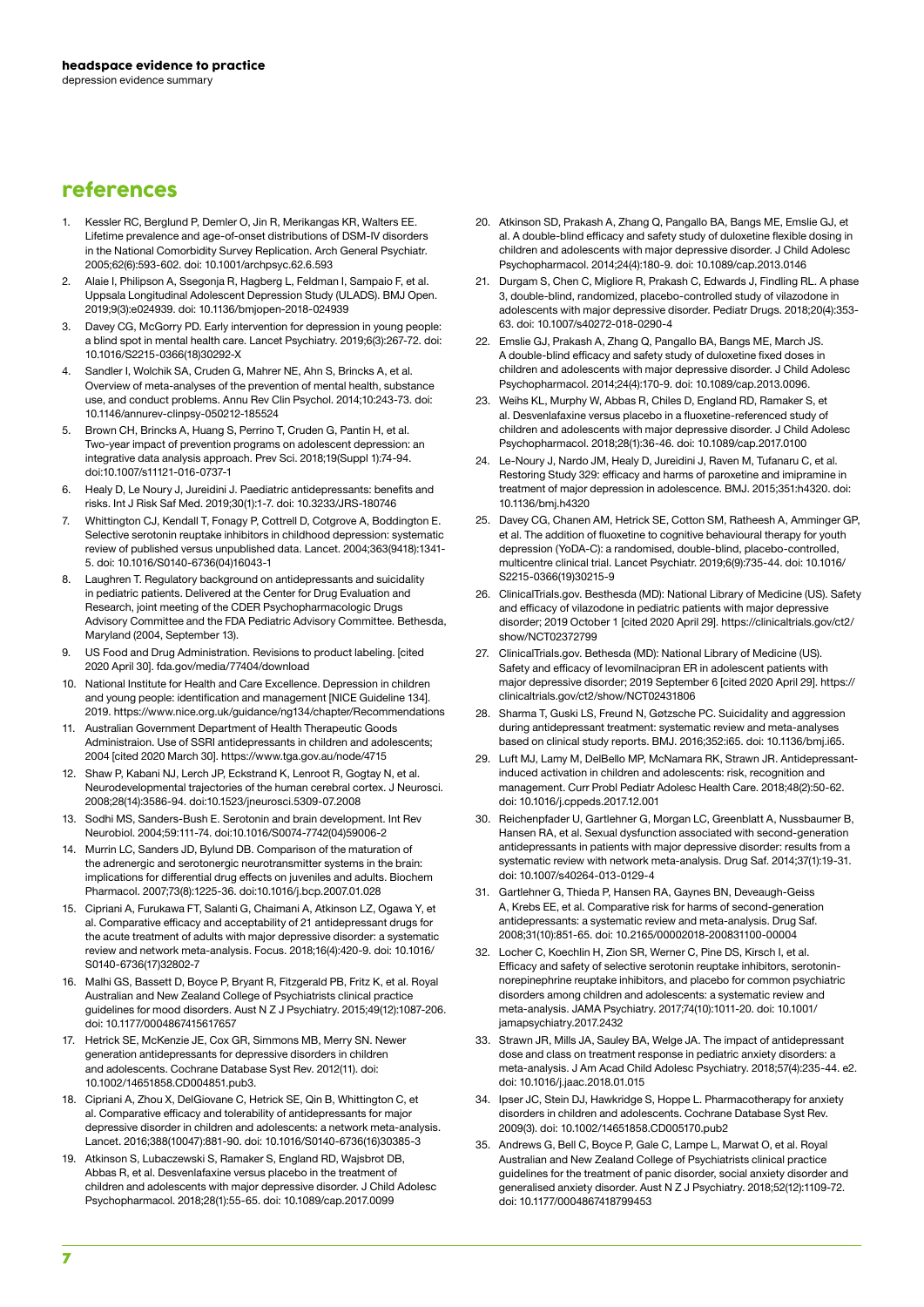- 36. American Psychiatric Association, DSM-5 Task Force. Diagnostic and statistical manual of mental disorders. 5th ed. Arlington, VA: American Psychiatric Association; 2013.
- 37. The World Health Organisation. ICD-11 International classification of diseases for mortality and morbidity statistics (11th Revision). https://icd. who.int/browse11/l-m/en2018
- 38. Costello E, Angold A. Scales to assess child and adolescent depression. J Am Acad Child Adolesc Psychiatry. 1988; 27:726-37. doi: 10.1097/00004583-198811000-00011
- 39. Poznanski E, Mokros H. Children's Depression Rating Scale–Revised (CDRS-R). Los Angeles: WPS; 1996.
- 40. Lovibond PF, Lovibond SH. The structure of negative emotional states: comparison of the Depression Anxiety Stress Scales (DASS) with the Beck Depression and Anxiety Inventories. Behav Res Ther. 1995;33(3):335-43. doi: 10.1016/0005-7967(94)00075-u
- 41. Chorpita BF, Moffitt CE, Gray J. Psychometric properties of the Revised Child Anxiety and Depression Scale in a clinical sample. Behav Res Ther. 2005;43(3):309-22. doi: 10.1016/j.brat.2004.02.004
- 42. Bringhurst DL, Watson CW, Miller SD, Duncan BL. The reliability and validity of the Outcome Rating Scale: a replication study of a brief clinical measure. J Brief Ther. 2006;5:23-30. https://apps.dtic.mil/dtic/tr/fulltext/u2/ a430000.pdf
- 43. Cheung AH, Emslie GJ, Mayes TL. Review of the efficacy and safety of antidepressants in youth depression. J Child Psychol Psychiatry. 2005;46(7):735–54. doi:10.1111/j.1469-7610.2005.01467.x
- 44. Hoffmann TC, Légaré F, Simmons MB, McNamara K, McCaffery K, Trevena LJ, et al. Shared decision making: what do clinicians need to know and why should they bother? Med J Aust. 2014;201(1):35-9. doi: 10.5694/ mja14.00002